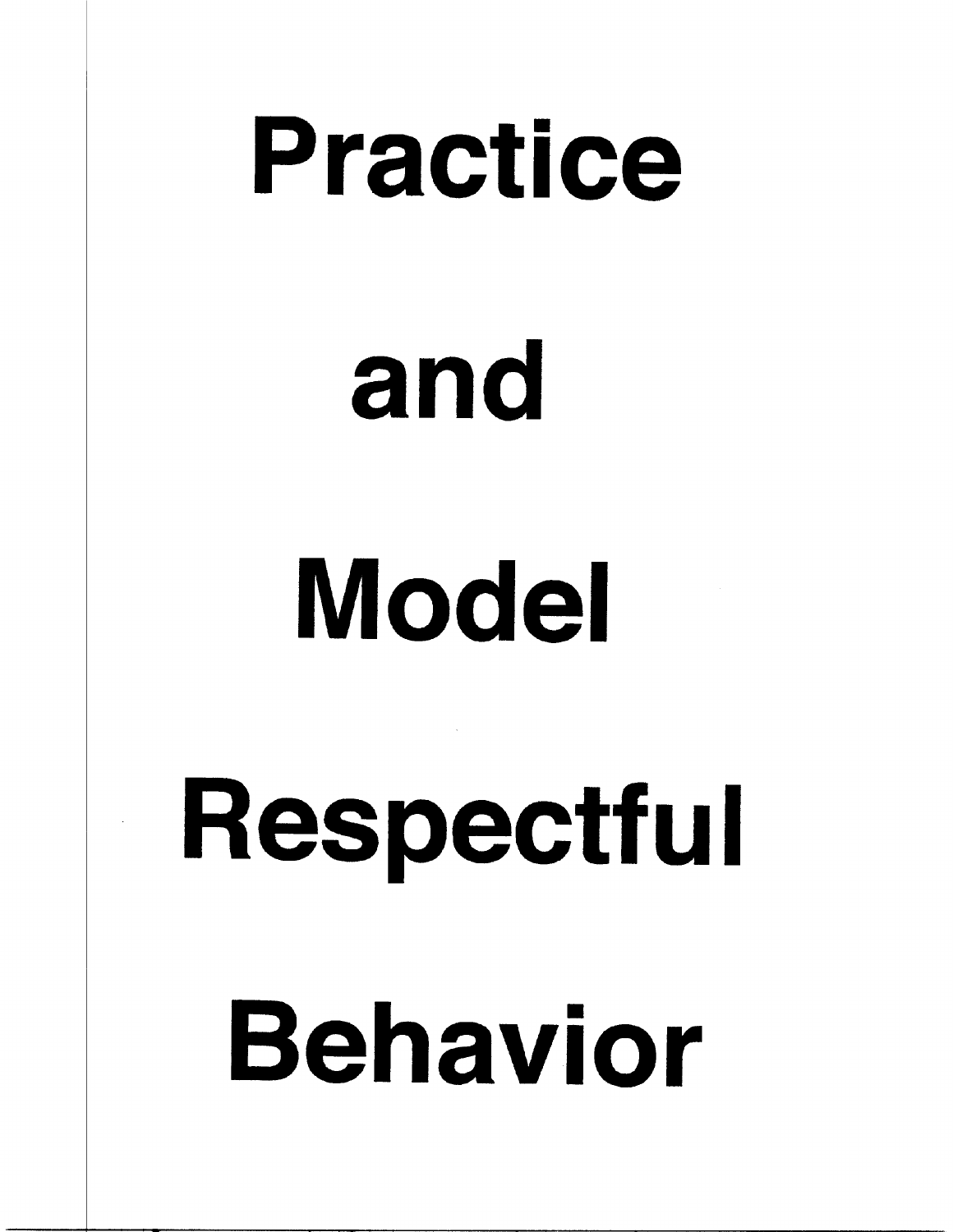# **Workshop Guidelines**

- 1. Speak from your heart and your experience. Use "I' statements.
- 2. We're not here to judge each other, put each other down or compete.
	- 3. Listen to the wisdom everyone brings to the group.
- 4. Give each person the time and space to speak.
- 5. Practice 'Active Listening.' Respect the person; challenge the behavior.
	- 6. Create anti-racist language and anti-racist group dynamics.
		- 7. Please come on time!
		- 8. Please do the 'homework.'
	- 9. Call if you can't come to a session.
		- 10. Share workshop expenses.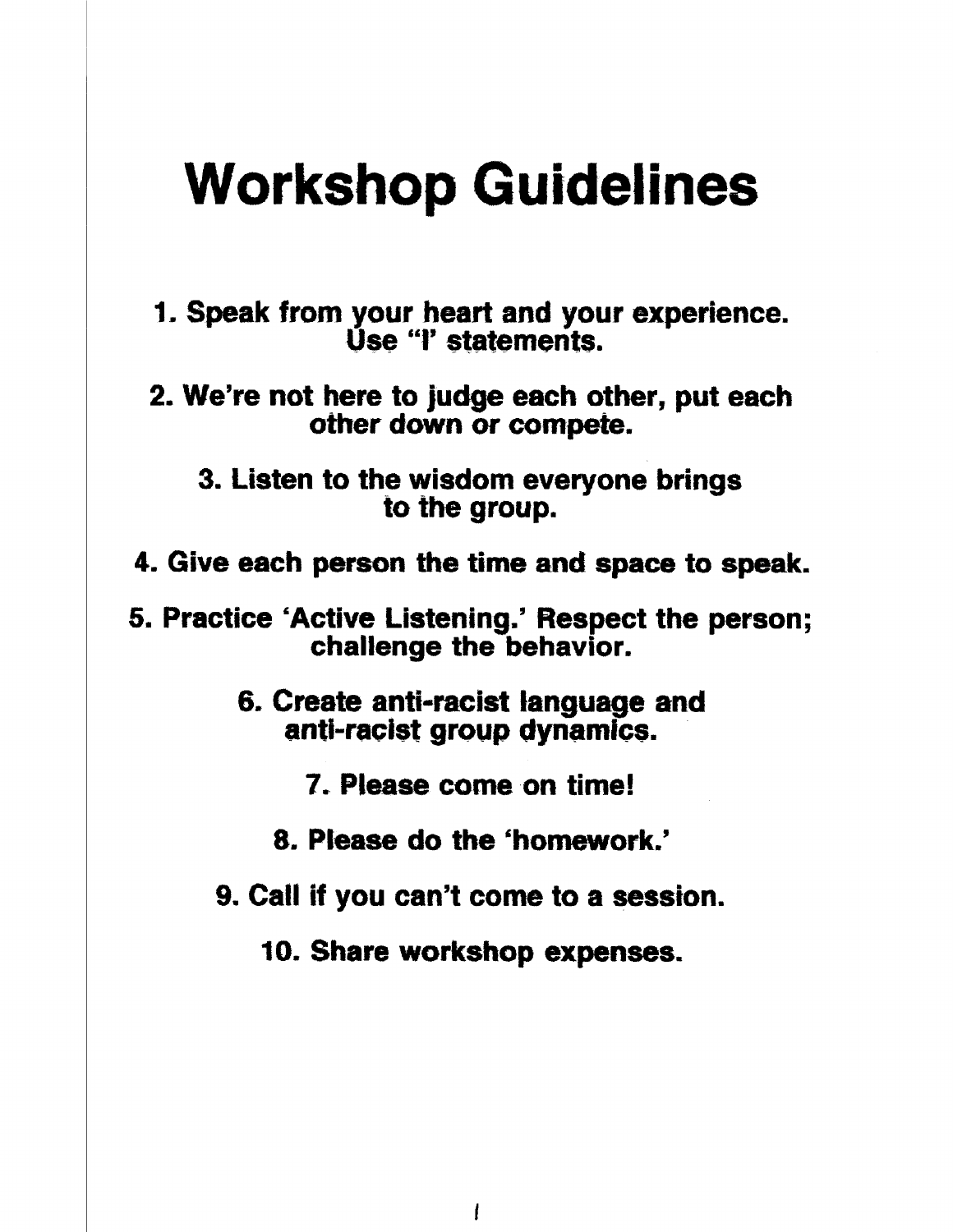*('Anti-Racist Toilet Training')* 

# **Creating Anti-Racist Group Dynamics**

\*\*\*Raise your hand to speak;

\*\*\* Prioritize voices of people of color in the group;

\*\*\*Prioritize voices of quiet white folks in the group;

\*\*\* Practice 'Active Listening.' Challenge Respectfully.

# **Creating Anti-Racist Language**

\*\* "When you said or did...or when...happened...

\*\* "I felt... I thought...

\*\* "Because I feel...I think...I have experienced...

\*\* "Something that's worked for me is...

\*\* "What do you think about that?"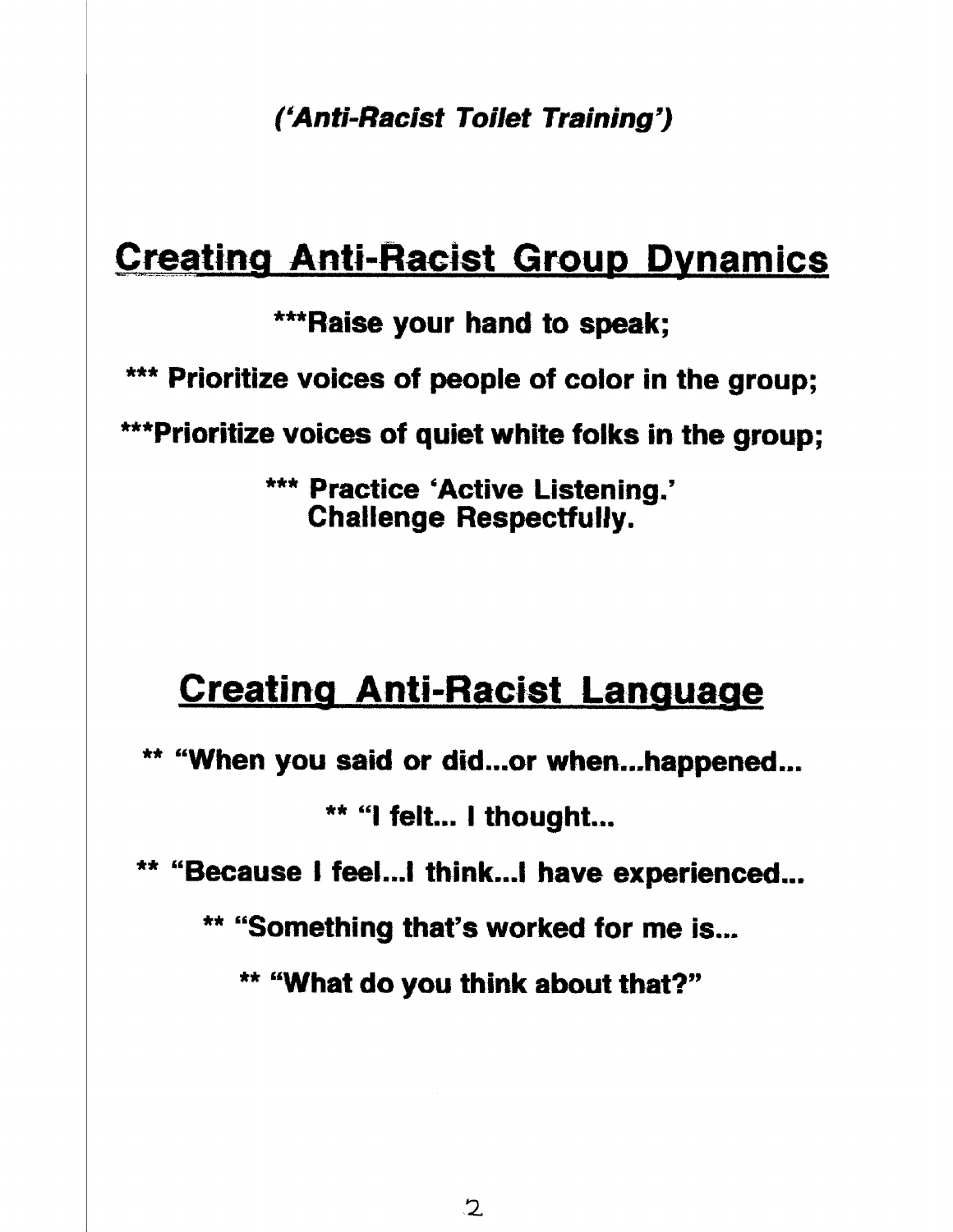# ACTIVE LISTENING

Active listening is an expression of respect for another person. Active listening involves suspending your judgment about what a person is saying, and concentrating instead on attending to the emotions behind the words. Active listening requires that the listener forget temporarily what you want to say, and concentrate instead on what she/he is actually saying at the moment.

To indicate that you understand, you might say...

- " Then the problem as you see it is..."
- Do you mean, for example, that...?"
- " If I understand you correctly, you feel we should.."
- " You would like me to..."

After you have summarized your understanding of what you have heard, give the speaker the chance to reflect on your perceptions, until all miscommunication is resolved. If the speaker is quiet for awhile, sit with the silence. It's OK.

Then encourage the person to elaborate or clarify:

- " How did you feel about that?"
- " Can you say more about this?"
- " Is there something else that's bothering you?"
- " Where do you think we see things differently?"
- " How would you like things to change?"

Some comments to avoid: "It'll be okay. It's not that bad." "I understand. I have the same problem." "When that happened to me, I really got angry, too."

(Adapted from ACTIVE LISTENING by Gil Lopez, an African American anti-oppression trainer whose wisdom and love inspired many people. Gil passed a few years ago in San Francisco. His spirit lives on.)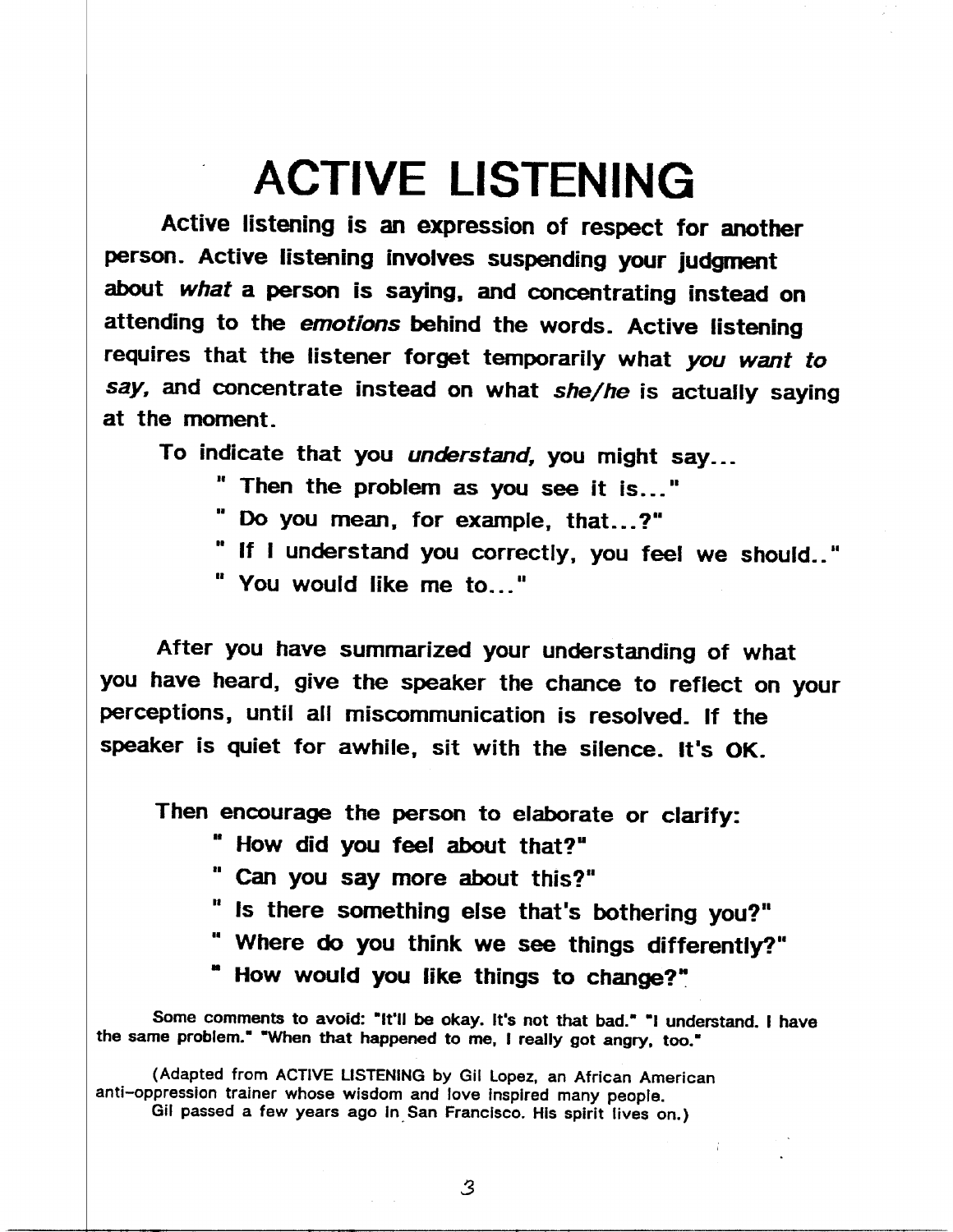# EACH ONE TEACH ONE

The Each One Teach One anti-racist grassroots organizing strategy was used by African American organizers in the Southern freedom movements of the 1950's and 1960's. As the name suggests, each organizer focuses her/his efforts on intensive. one-on-one communications as a method of bringing another person into the struggle.

### COMPONENTS of the Each One Teach One organizing strategy are:

- \* Personal: an intensive conversation between two people;
- \* Experiential: the organizer can draw on her/his own processes of anti-racist transformation to communicate commitment to anti-racist work:
- \* Respectful: to be effective, it necessitates Active Listening and Respectful Dialogue;
- $*$  Educational: teaching another is the best way to deepen your own learning; the strategy strengthens the organizer's anti-racist grassroots organizing skills:
- \* Political: the content of the message is one of the struggle for justice; the purpose is to bring people to events/actions that engage them in the struggle; the strategy validates the importance of every individual activist in creating grassroots anti-racist movements:
- \* Spiritual: the organizer is inviting the person addressed to join her/him on a life-transforming path of becoming an anti-racist activist.

### SAMPLE OUTLINE for Each One Teach One:

- (1) Think of a friend you would like to invite to an event/action (activities wellsuited for Each One Teach One).
- (2) Approach your friend in person or over the phone.
- $(3)$  Invite to the event/action using your own story and experiences.
- $(4)$  Appeal to their story and self-interest what's in it for them?
- (5) Practice and model Respective Behavior! Listen attentively, and respond to their comments and concerns.
- (6) Reiterate how much it would mean to you to have her share the experience with you. If she says no, make sure she can change her mind. Don't give up or lose hope, it's hard work!
- (7) Confirm your date the day before the event/action, and attend it together.
- (8) Gather your friend's feedback, and offer opportunities for further action.